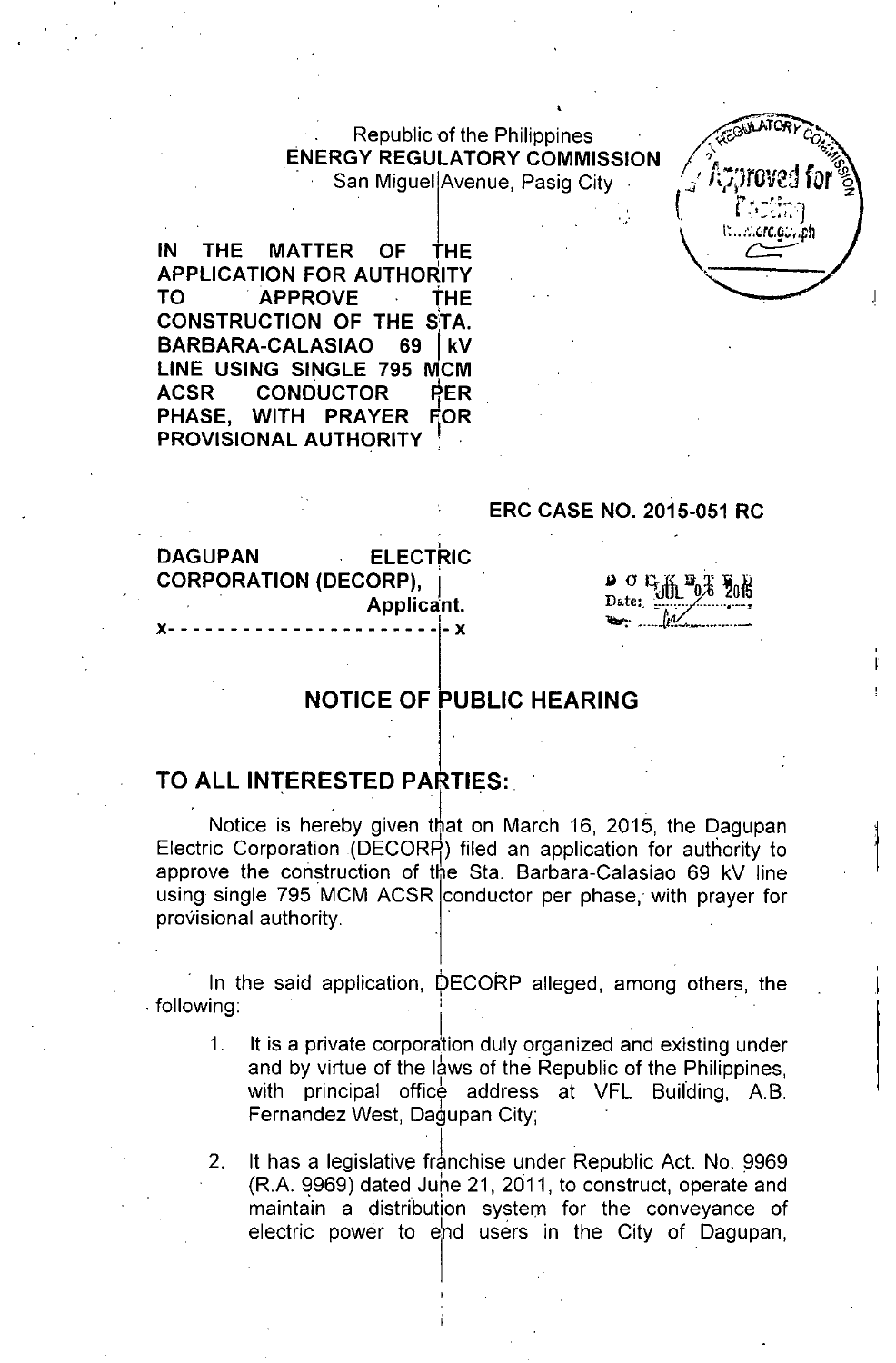• Municipalities of Calasiao, Sta. Barbara, Manaoag, San Jacinto, San Fabian: and Barangays Cruz and Bolingit of San Carlos City, all in the Province of Pangasinan;

- 3. Its power requirements are connected to the 230 kV/69 kV sub-transmissions owned by the National Grid Corporation of the Philippines (NGCP) located in San Manuel and Labrador, Pangasinan. The neighboring electric cooperatives, the Central Pangasinan Electric Cooperative, Inc. (CENPELCO) and Pangasinan III Electric Cooprative, Inc. (PANELCO III) power requirements are also being served through these substations;
- 4. It seeks the approval of the construction of the proposed Sta. Barbara-Calasiao 69 kV sub-transmission line using single 795 MCM ACSR conductor per phase along the national road leading to its Calasiao Substation. Its proposed subtransmission line shall be tapped to the NGCP 230 kV/69 kV substation currently being constructed at Barangay Balingueo, Sta. Barbara, Pangasinan and scheduled for completion by September 2015 (ERC Case I No. 2011-107 RC). Its proposal, if approved, will result to the following:
	- 4.1 Decongests the Labrador and San Manuel Substations and sub-transmission facilities;

Ł

- 4.2 Provides better reliability and power quality of supply;
- 4.3 Addresses the concerns on the difficulty of maintaining and upgrading the existing 69 kV lines from San Manuel and Labrador substations;
- 4.4. I Renders significant the approved (on-going) construction' of the NGCP's 230 kV/69 kV Substation at Barangay Balingueo, Sta. Barbara, Pangasinan; and
- 4.5. I Provides operational flexibility in the 69 kV facilities in Pangasinan.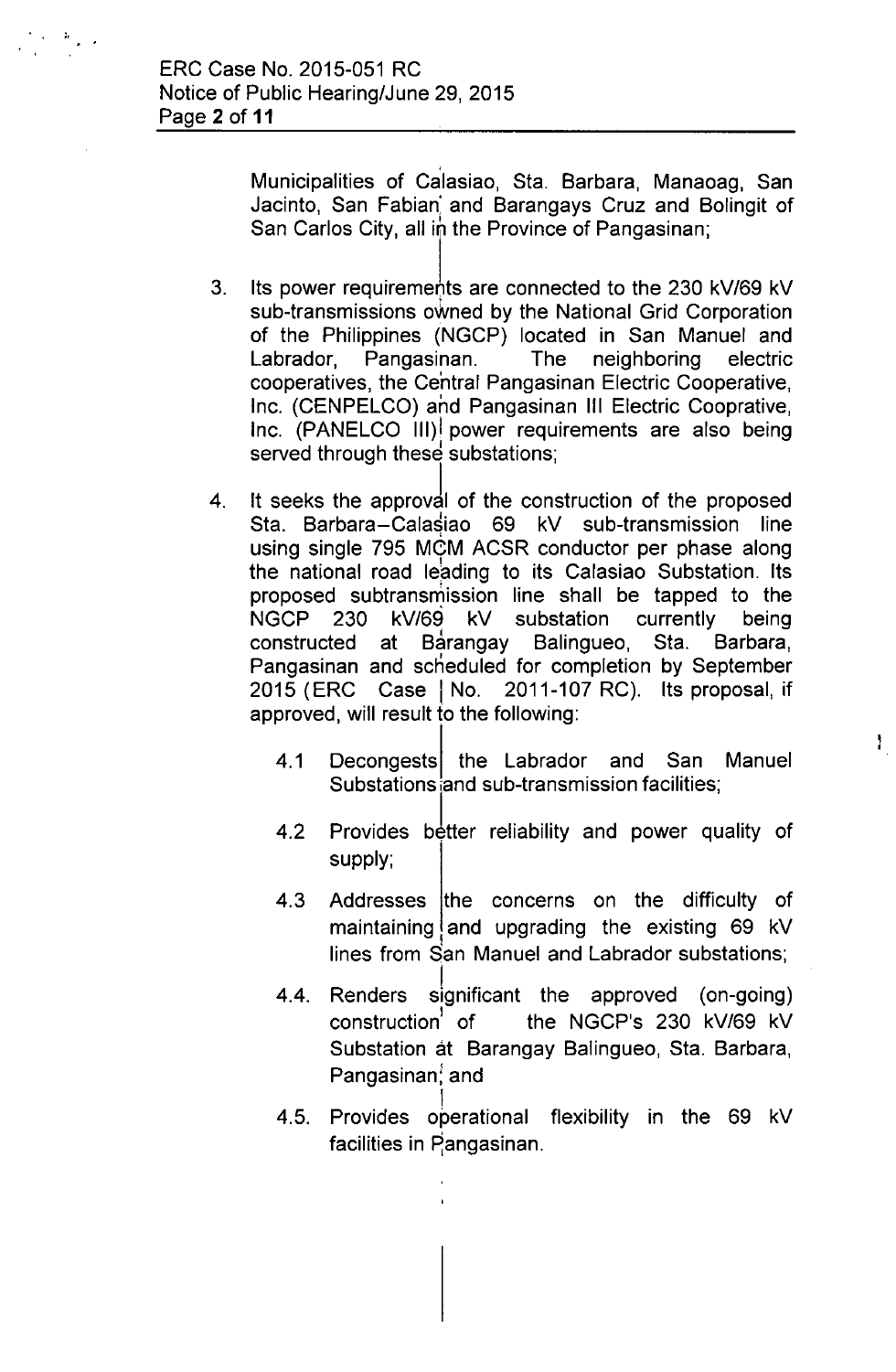# BACKGROUND AND **PROJECT RATIONALE**

I

- 5. It filed the instant application pursuant to the Commissions' *"Guidelines to the Sale and Transfer of the TRANSCO's Sub-transmission Assets and the Franchising of Qualified Consortiums" (ERC Guidelines),* as amended, it acquired in 2009 from TRANSCO the ownership, operation and maintenance of the Labrador-Binmaley-Calasiao 69 kV substransmission lines. These lines serve the power requirements of its load centers namely Dagupan City, Clasiao, Sta. Barbara and Barangays Cruz and Bolingit of San Carlos City;
- 6. Based on its demand forecast, the Labrador-Binmaley-Calasiao 69 kV line is presently overloaded. Moreover, it is having difficulty in maintaining the poles since most were erected on loose soil and open fields *e.g.* fishponds, rice fields, and river banks. This is not to mention the right of way issues which greatly impede its endeavors to upgrade the lines;
- 7. The San Manuel line, on the other hand, which serves its San Jacinto, San Fabian and Manaoag covered areas as well as CENPELCO and PANELCO III franchise areas has a limited transfer capability of only 10 MW during peak hours, in case the Labrador line fails;
- 8. I In view of the reliability and line constraints issues coupled with its forecasted demand increase in its load center, it included in its proposed capital expenditures for the 2nd Regulatory Period (2007- 2011), the construction of a new 230 kV/69 kV substation in Sta. Barbara, Pangasinan. The Commission, however, preferred that a consortium particularly among | DECORP, CENPELCO and PANELCO III shall collectively undertake the construction of the proposed project; hence, the proposal was put on hold pending the creation of a consortium; I
- 9. During the public consultation on the NGCP's 2009 Transmission Development Plan - Luzon Substation Expansion Project 4, (TDP-LSEP 4), NGCP proposed a transformer upgrade for its Labrador and San Manuel Substations. However, it suggested an alternative to NGCP to build instead a drawdown substation in Sta. Barbara, Pangasinan which is a strategic location being near to the load centers of Pangasinan. This alternative eventually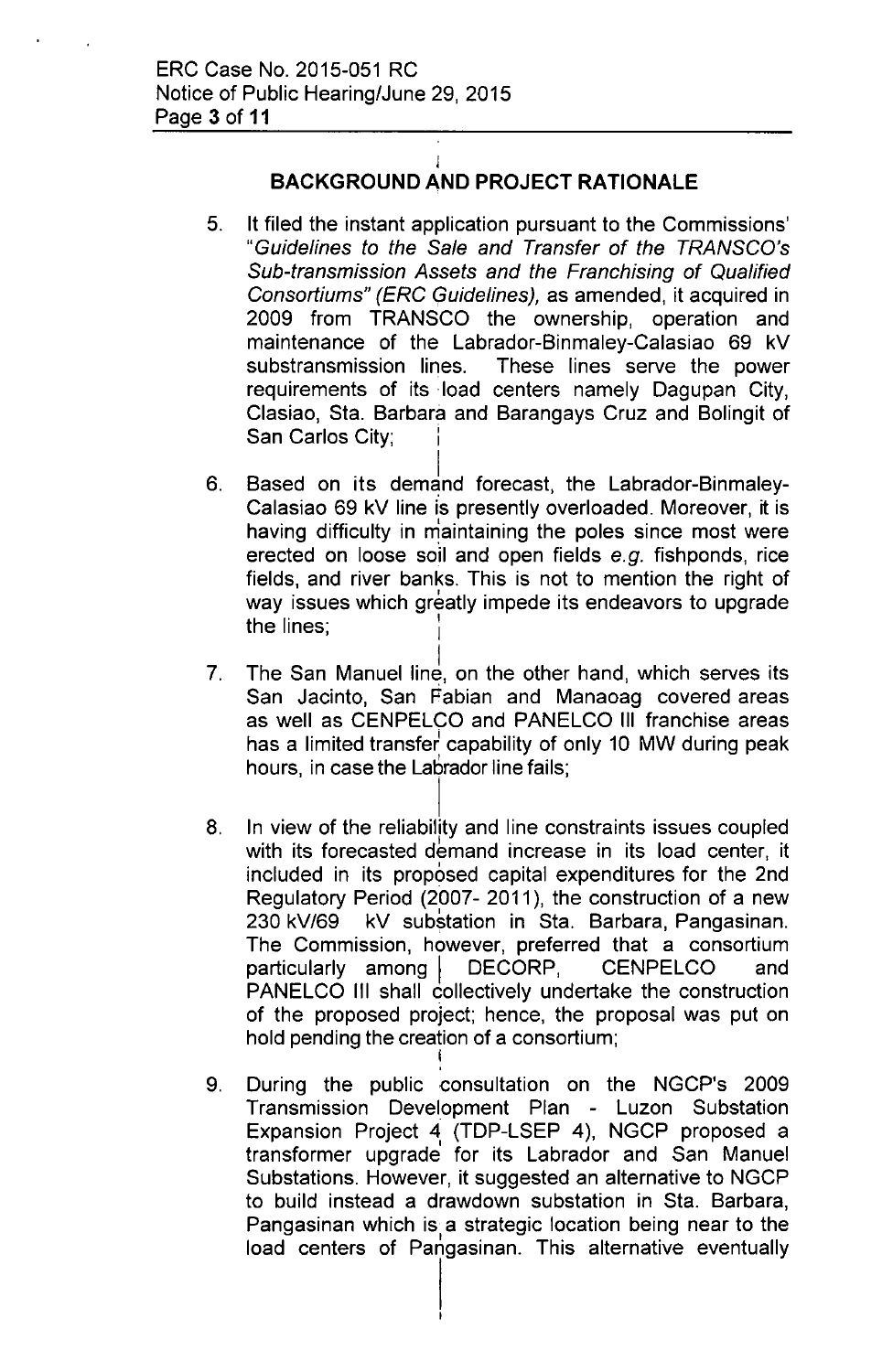culminated into a joint request made by it, CENPELCO, and PANELCO III to NGCP on January 2010 pursuant to the Commission's proposal in the  $its$   $2<sup>nd</sup>$  Regulatory Period Final Determination, Section 4.5.6;

- 10. In response to the joint request, NGCP conducted a feasibility study. Initially, the plan was to locate the proposed 230 kV/69 kV Substation in Barangay Maningding, Sta. Barbara, Pangasinan but NGCP eventually chose the land situated at Barangay Balingueo, Sta. Barbara, Pangasinan for being more appropriate in terms of its area [at least seven (7) hectares] and location;
- 11. NGCP, included in its 2011 Transmission Development Plan the construction of the 230 kV Substation in Barangay Balingueo, Sta. Barbara, Pangasinan to provide a new 230 kV/69 kV drawdown substation to serve the load of the three DUs. NGCP subsequently filed with the Commission an application for its approval with the condition that the concerned DUs shall construct their respective 69 kV subtransmission facilities;
- 12. It included in its proposed capital expenditures for the 3<sup>rd</sup> Regulatory Period '(2011-2015) the construction of a Twenty-three Million Pesos (PhP23,000,000.00) 69 kV Sta. Barbara - Calasiao Substransmission line to be tapped to the 230 kV/69 kV Sta. Barbara Substation to be established by the NGCP. The project cost was based on the assumption that NGCP will construct the 230 kV/69 kV substation at Barangay Maningding, Sta. Barbara, Pangasinan, which is approximately eight (8) kilometers from its Calasiao Substation and not the location in Barangay Balingueo, which is eleven (11) kilometers from the Calasiao, Substation. The proposed project, however, was subsequently deferred subject to the Commission's confirmation and approval of the NGCP's application for the construction of the 230 kV/69 kV Sta. Barbara Substation;
- 13. On December 3, 2012, the Commission approved in ERC Case No. 2011-107 RC NGCP's application to construct a 230 kV/69 kV Substation in Barangay Balingueo, Sta. Barbara, Pangasinan. The approval of the NGCP's application ultimately paved the way for it to file the instant application;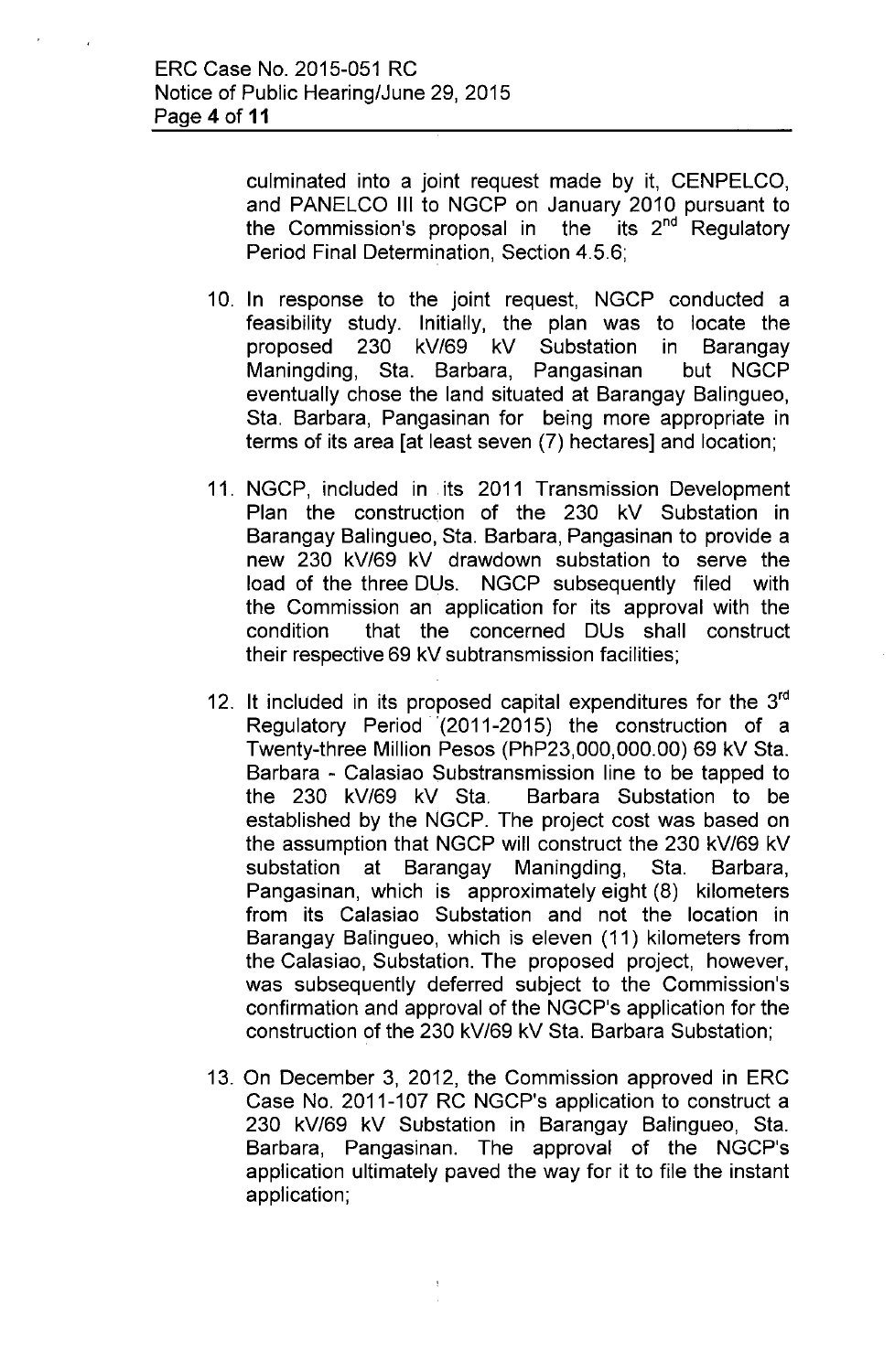14. Thus, pursuant to the above decision, it proposes the construction of the 11.012 kilometers Sta. Barbara-Calasiao 69 kV line using 795 MCM ACSR conductor per phase. It is pursuant to mandate under Republic Act No. 9969 to *"supply electricity to its captive market in the least cost manner. In the interest* of *the public good and* as *far* as *feasible and whenever required by the ERG, the grantee shall modify, improve or change its facilities, poles, lines,* systems *and equipment for the purpose* of *providing efficient: and reliable service and reduced electricity costs* x x x. "; I

Ţ

 $\overline{1}$ 

I 15. It, likewise, proposes that pending final approval, the Commission issue  $a$  provisional authority allowing it to commence the construction of the proposed subtransmission line. This is due to the ongoing road widening projects along the national road from Calasiao to Sta. Barbara where it is being required to relocate its poles to the road right of way. In order to avoid duplicity of construction works, it desires to erect already the seventyfive (75 ft.) footer concrete poles when it starts the relocation instead of erecting the fifty (50 ft.) footer primary line concrete pole and to replace it with the seventy-five (75 ft.) footer:

### **OPTIONS/AL TERNATIVES CONSIDERED**

I ,<br>1

I

- 16. In compliance with the Commission's Rules for the Approval of Regulated Entities' Capital Expenditure Projects, it considered the following alternatives:
	- 16.1 Alternative 1 -' Construction of the Sta. Barbara-Calasiao 69 kV line using 2-336.4 MCM ACSR conductor per phase; and
	- 16.2 Alternative 2 Construction of Sta. Barbara-Calasiao 69 kV line using single 795 MCM ACSR conductor per phase.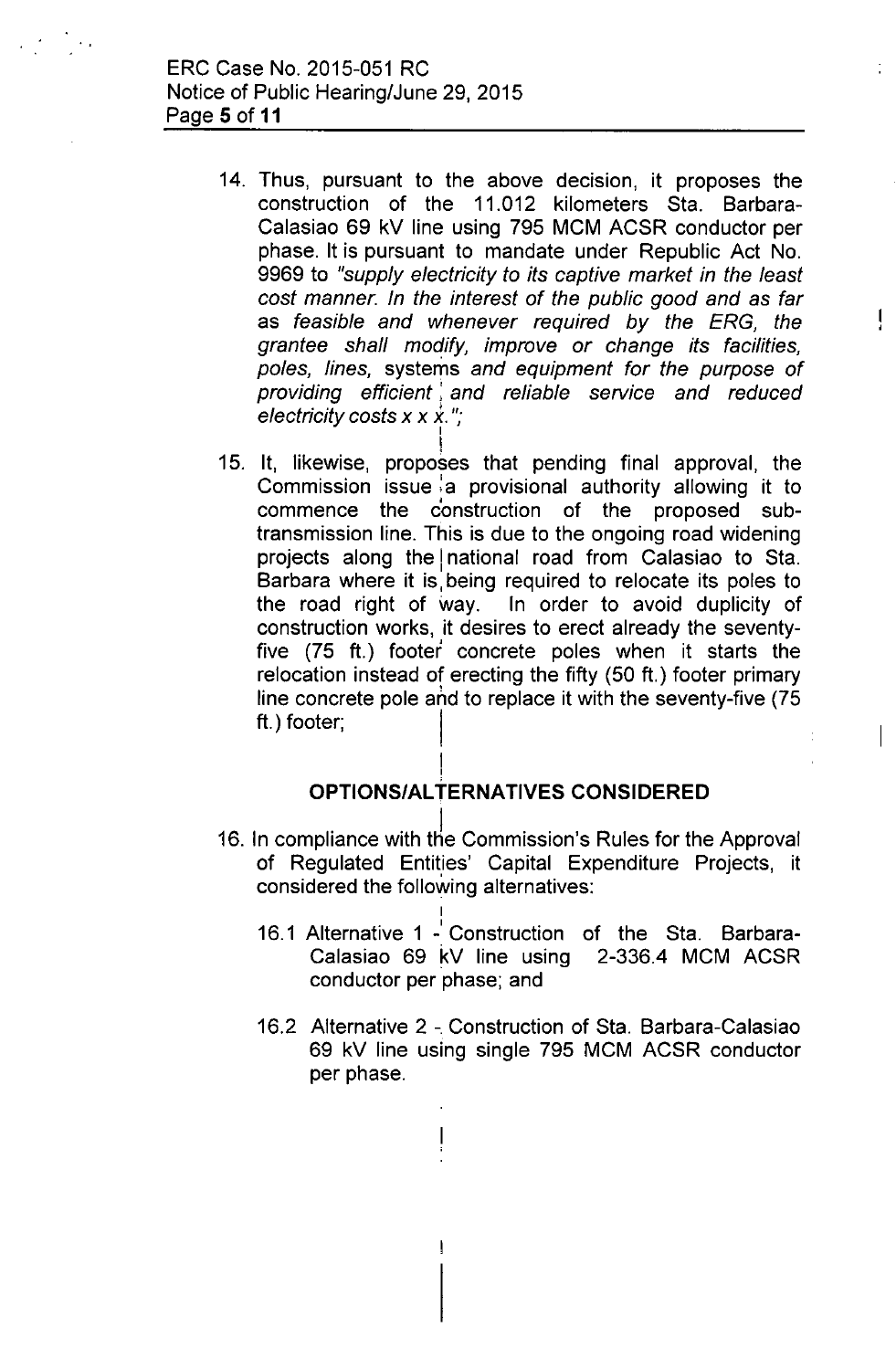#### **COMPARATIVE EVALUATION OF THE ALTERNATIVES** I

#### 17. Technical Evaluation

Table below shows the comparative effects of the above mentioned alternatives in providing long terms technical solutions to the identified deficiencies that beset its current electric system:

Actual and Forecasted Loading (with project)

|      | Overloading of Labrador-Binmaley-Calasio 69 kV Lines |         |               |                |                                  |            |               |                |
|------|------------------------------------------------------|---------|---------------|----------------|----------------------------------|------------|---------------|----------------|
|      | <b>System Performance</b>                            |         |               |                |                                  |            |               |                |
|      | Project Alternative 1:                               |         |               |                | <b>Project Alternative 2:</b>    |            |               |                |
|      | Construction of Sta. Barbara-                        |         |               |                | Construction of Sta. Barbara-    |            |               |                |
|      | Calasiao 69kV Line using 2-336.4                     |         |               |                | Calasiao 69kV Line using 795 MCM |            |               |                |
|      | MCM ACSR per phase                                   |         |               | ACSR per phase |                                  |            |               |                |
|      | Labrador-                                            |         | Sta. Barbara- |                | Labrador-                        |            | Sta. Barbara- |                |
|      | Binmaley-                                            |         | Calasiao Line |                | Binmaley-                        |            | Calasiao Line |                |
| Year | Calasiao Line                                        |         | (2-336.4 MCM  |                | Calasiao Line                    |            |               | (795 MCM       |
|      | (336.4 MCM)                                          |         | ACSR per      |                |                                  | (336.4 MCM |               | ACSR per phase |
|      | <b>ACSR</b> per                                      |         | phase)        |                | ACSR per phase                   |            |               |                |
|      |                                                      | phase)  |               |                |                                  |            |               |                |
|      | 424                                                  |         | 848           |                | 424                              |            | 720           |                |
|      | $\mathsf{A}$                                         | Loading | A             | Loading        | A                                | Loading    | A             | Loading        |
|      |                                                      | %       |               | ℅              |                                  | %          |               | %              |
| 2014 | 445.74                                               | 105.13  |               |                | 445.74                           | 105.13     |               |                |
| 2015 | 210.02                                               | 49.53   | 258.90        | 130.53         | 210.02                           | 49.53      | 258.90        | 35.96          |
| 2016 | 220.00                                               | 51.89   | 271.20        | 131.98         | 220.00                           | 51.89      | 271.20        | 37.67          |
| 2017 | 229.39                                               | 54.10   | 282.77        | 33.35          | 229.39                           | 54.10      | 282.77        | 39.27          |
| 2018 | 238.37                                               | 56.22   | 293.84        | 34.65          | 238.37                           | 56.22      | 293.84        | 40.81          |
| 2019 | 246.95                                               | 58.24   | 304.43        | 35.90          | 246.95                           | 58.24      | 304.43        | 42.28          |
| 2020 | 255.14                                               | 60.17   | 314.52        | 137.09         | 255.14                           | 60.17      | 314.52        | 43.68          |
| 2021 | 263.13                                               | 62.06   | 324.36        | 38.25          | 263.13                           | 62.06      | 324.36        | 45.05          |
| 2022 | 270.71                                               | 63.85   | 333.71        | 39.35          | 270.71                           | 63.85      | 333.71        | 46.35          |
| 2023 | 278.10                                               | 65.59   | 342.82        | 40.43          | 278.10                           | 65.59      | 342.82        | 47.61          |
| 2024 | 286.08                                               | 67.47   | 352.66        | 41.59          | 286.08                           | 67.47      | 352.66        | 49.98          |
| 2025 | 294.07                                               | 69.36   | 362.51        | 42.75          | 294.07                           | 69.36      | 362.51        | 50.35          |
| 2026 | 302.06                                               | 71.24   | 372.35        | 43.91          | 302.06                           | 71.24      | 372.35        | 51.72          |
| 2027 | 310.04                                               | 73.12   | 382.19        | 45.07          | 310.04                           | 73.12      | 382.19        | 53.08          |

 $\mathsf{I}$ 

 $\bar{\rm I}$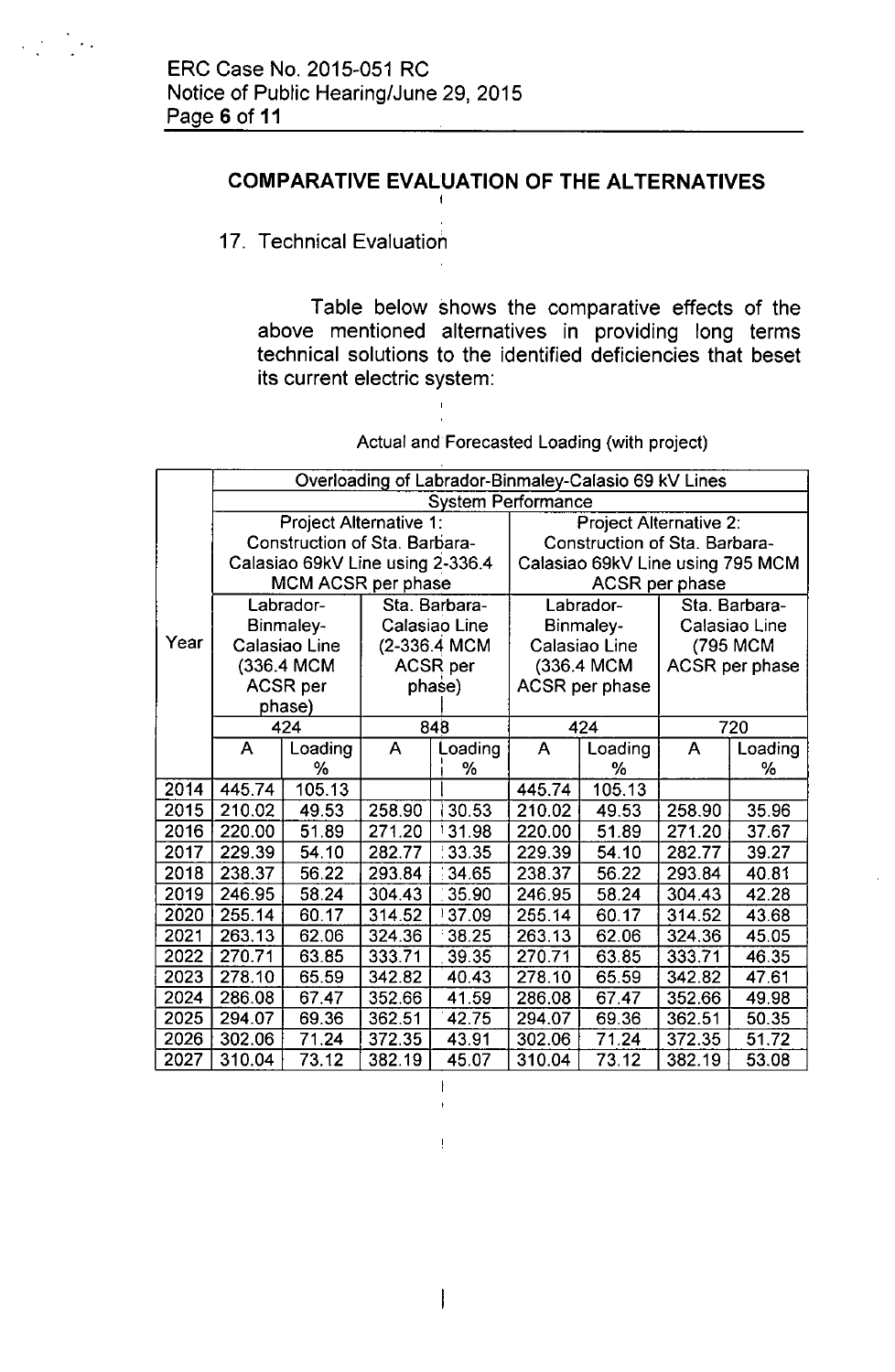# Computed Receiving Voltage and Voltage Regulation (with project)

|      | Undervoltage at the Receiving End          |                                       |                            |            |                                            |            |                            |                    |
|------|--------------------------------------------|---------------------------------------|----------------------------|------------|--------------------------------------------|------------|----------------------------|--------------------|
|      | <b>System Performance</b>                  |                                       |                            |            |                                            |            |                            |                    |
|      | Project Alternative 1:                     |                                       |                            |            | Project Alternative 2:                     |            |                            |                    |
|      | Construction of Sta. Barbara-Calasiao 69kV |                                       |                            |            | Construction of Sta. Barbara-Calasiao 69kV |            |                            |                    |
|      |                                            | Line using 2-336.4 MCM ACSR per phase |                            |            | Line using single 795 MCM ACSR per phase   |            |                            |                    |
|      | Dagupan Substation                         |                                       | <b>Calasiao Substation</b> |            | Dagupan Substation                         |            | <b>Calasiao Substation</b> |                    |
|      |                                            | (served by Labrador-                  | (served by Sta.            |            | (served by Labrador-                       |            | (served by Sta.            |                    |
|      |                                            | Binmaley-Calasiao                     | Barbara-Calasiao           |            | Binmaley-Calasiao                          |            | Barbara-Calasiao           |                    |
| Year | Line, 336.4 MCM                            |                                       | Line, 2-336.4 MCM          |            | Line, 336.4 MCM                            |            |                            | Line, 795 MCM ACSR |
|      | ACSR per phase)                            |                                       | ACSR per phase             |            | ACSR per phase)                            |            | per phase                  |                    |
|      | VRECEIVING                                 | % Voltage                             | VRECEIVING                 | % Voltage  | VRECEIVING                                 | % Voltage  | Vreceiving                 | % Voltage          |
|      | (kV)                                       | Regulation                            | (kV)                       | Regulation | (kV)                                       | Regulation | (kV)                       | Regulation         |
| 2014 | 61.83                                      | 8.52                                  | 61.96                      | 8.29       | 61.83                                      | 8.52       | 61.96                      | 8.29               |
| 2015 | 66.18                                      | 4.26                                  | 68.22                      | 1.15       | 66.18                                      | 4.26       | 68.17                      | 1.22               |
| 2016 | 66.05                                      | 4.47                                  | 68.18                      | 1.20       | 66.05                                      | 4.47       | 68.13                      | 1.28               |
| 2017 | 65.92                                      | 4.67                                  | 68.15                      | 1.25       | 65.92                                      | 4.67       | 65.09                      | 1.33               |
| 2018 | 68.80                                      | 4.87                                  | 68.11                      | 1.30       | 65.80                                      | 4.87       | 68.06                      | 1.39               |
| 2019 | 65.68                                      | 5.05                                  | 68.08                      | 1.35       | 65.68                                      | 5.05       | 68.02                      | 1.44               |
| 2020 | 65.57                                      | 5.23                                  | 68.05                      | 1.40       | 65.57                                      | 5.23       | 67.99                      | 1.49               |
| 2021 | 65.47                                      | 5.40                                  | 68.02                      | 1.44       | 65.47                                      | 5.40       | 67.96                      | 1.53               |
| 2022 | 65.36                                      | 5.56                                  | 67.99                      | 1.48       | 65.36                                      | 5.56       | 67.93                      | 158                |
| 2023 | 65.26                                      | 5.72                                  | 67.96                      | 1.53       | 65.26                                      | 5.72       | 67.90                      | 1.62               |
| 2024 | 65.16                                      | 5.90                                  | 67.93                      | 1.57       | 65.16                                      | 5.90       | 67.87                      | 1.67               |
| 2025 | 65.05                                      | 6.07                                  | 67.90                      | 1.61       | 65.05                                      | 6.07       | 67.84                      | 1.72               |
| 2026 | 64.94                                      | 6.25                                  | 67.87                      | 1.66       | 64.94                                      | 6.25       | 67.80                      | 1.76               |
| 2027 | 64.84                                      | 6.42                                  | 6784                       | 1.70       | 64.84                                      | 6.42       | 67.77                      | 1.81               |
| 2028 | 64.73                                      | 6.60                                  | 67.81                      | 1.75       | 64.73                                      | 6.60       | 67.74                      | 1.86               |

# 18. Financial Comparison

The tables below represent each project's expenditure and return:

| <b>Project Alternative</b> | <b>Project Description</b>                                                                                        | <b>Project Cost (PhP)</b> |
|----------------------------|-------------------------------------------------------------------------------------------------------------------|---------------------------|
| Alternative 1              | Construction of Sta.<br>Barbara-Calasiao 69 kV<br>line using 2-336.4 MCM<br><b>ACSR</b> conductor per<br>phase    | 73,103,937.45             |
| <b>Alternative 2</b>       | Construction of Sta.<br>Barbara-Calasiao 69 kV<br>line using single 795<br><b>MCM ACSR conductor</b><br>per phase | 54.864,308.78             |

 $\mathbf{r}$ 

### Project Cost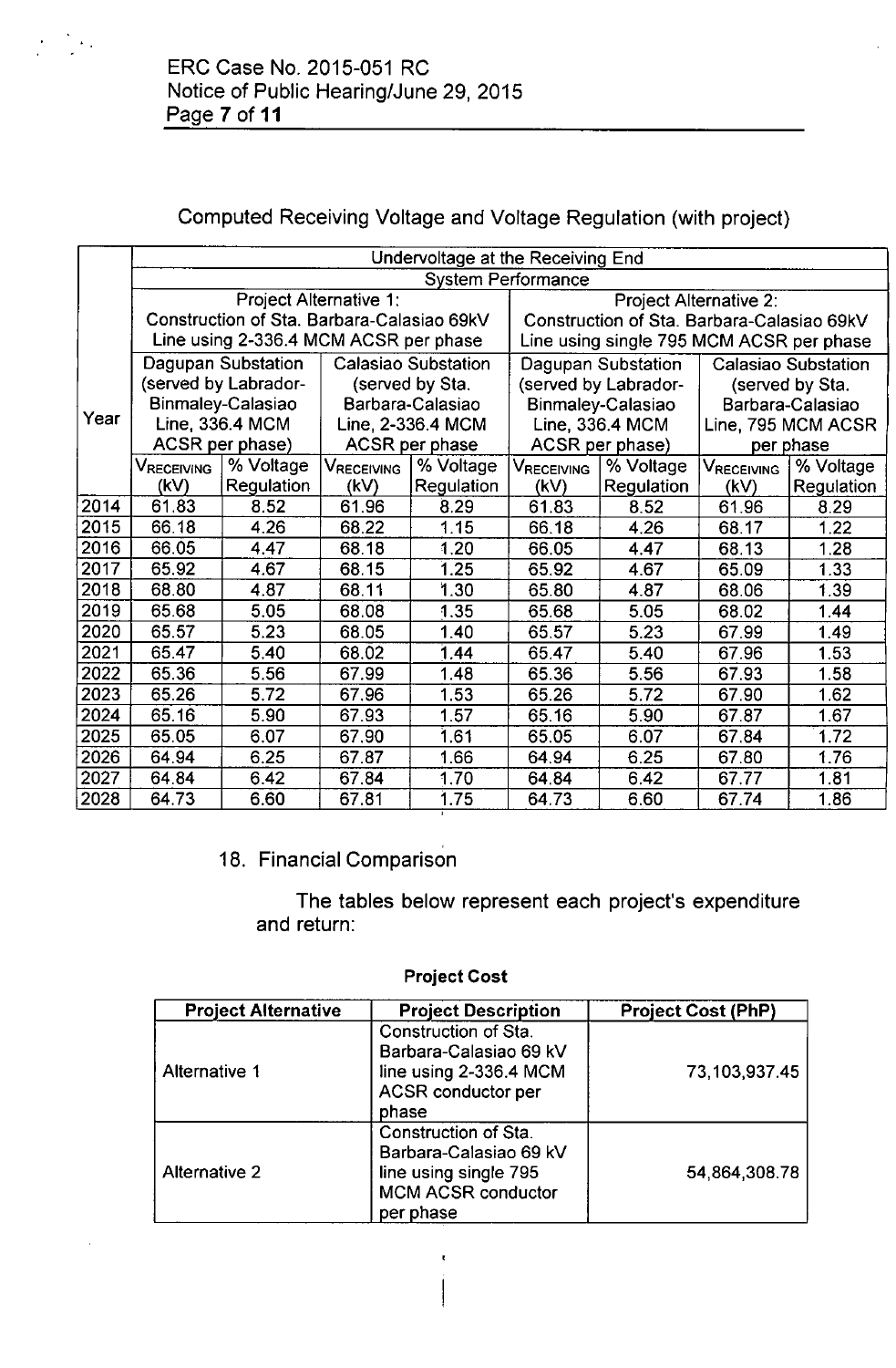### ERC Case No. 2015-051 RC Notice of Public Hearing/June 29, 2015 Page 8 of **11**

|  | <b>Projects' Expected Return</b> |
|--|----------------------------------|
|--|----------------------------------|

| Project<br><b>Alternative</b> | <b>Project</b><br><b>Description</b>                                                                                        | <b>NPV</b><br>(PhP in<br><b>Million</b> ) | B/C  | <b>IRR (%)</b> |
|-------------------------------|-----------------------------------------------------------------------------------------------------------------------------|-------------------------------------------|------|----------------|
| <b>Alternative 1</b>          | Construction of<br>Sta. Barbara-<br>Calasiao 69 kV<br>line using 2-<br>336.4 MCM<br><b>ACSR</b><br>conductor per<br>phase   | $-6.727$                                  | 0.91 | 13.40          |
| <b>Alternative 2</b>          | Construction of<br>Sta. Barbara-<br>Calasiao 69 kV<br>line using<br>single 795<br><b>MCM ACSR</b><br>conductor per<br>phase | 10.313                                    | 1.19 | 18.17          |

## 19. Rate Impact

The table below shows the respective rate impact of the identified options computed in accordance with existing rules and regulations:

|                               | <b>Alternative 1</b> | <b>Alternative 2</b> |
|-------------------------------|----------------------|----------------------|
|                               |                      |                      |
| <b>CAPEX</b>                  | 73,103,937.45        | 54,864,308.78        |
| <b>Working Capital</b>        | 4,723.56             | 4,723.56             |
| Total                         | 73,108,661.01        | 54,869,032.34        |
| <b>WACC</b>                   | 14.97%               | 14.97%               |
| <b>Return on Capital</b>      | 10,944,366.55        | 8,213,894.14         |
| <b>OPEX</b>                   | 60,558.40            | 60,558.40            |
| <b>Other Taxes</b>            | 0.00                 | 0.00                 |
| <b>ARR</b>                    | 11,004,924.95        | 8,274,452.54         |
| <b>Energy Forecast CY2016</b> | 305,000,000.00       | 305,000,000.00       |
| Rate Impact (PhP/kwh)         | 0.04                 | 0.03                 |

I Rate Impac 悲

jt.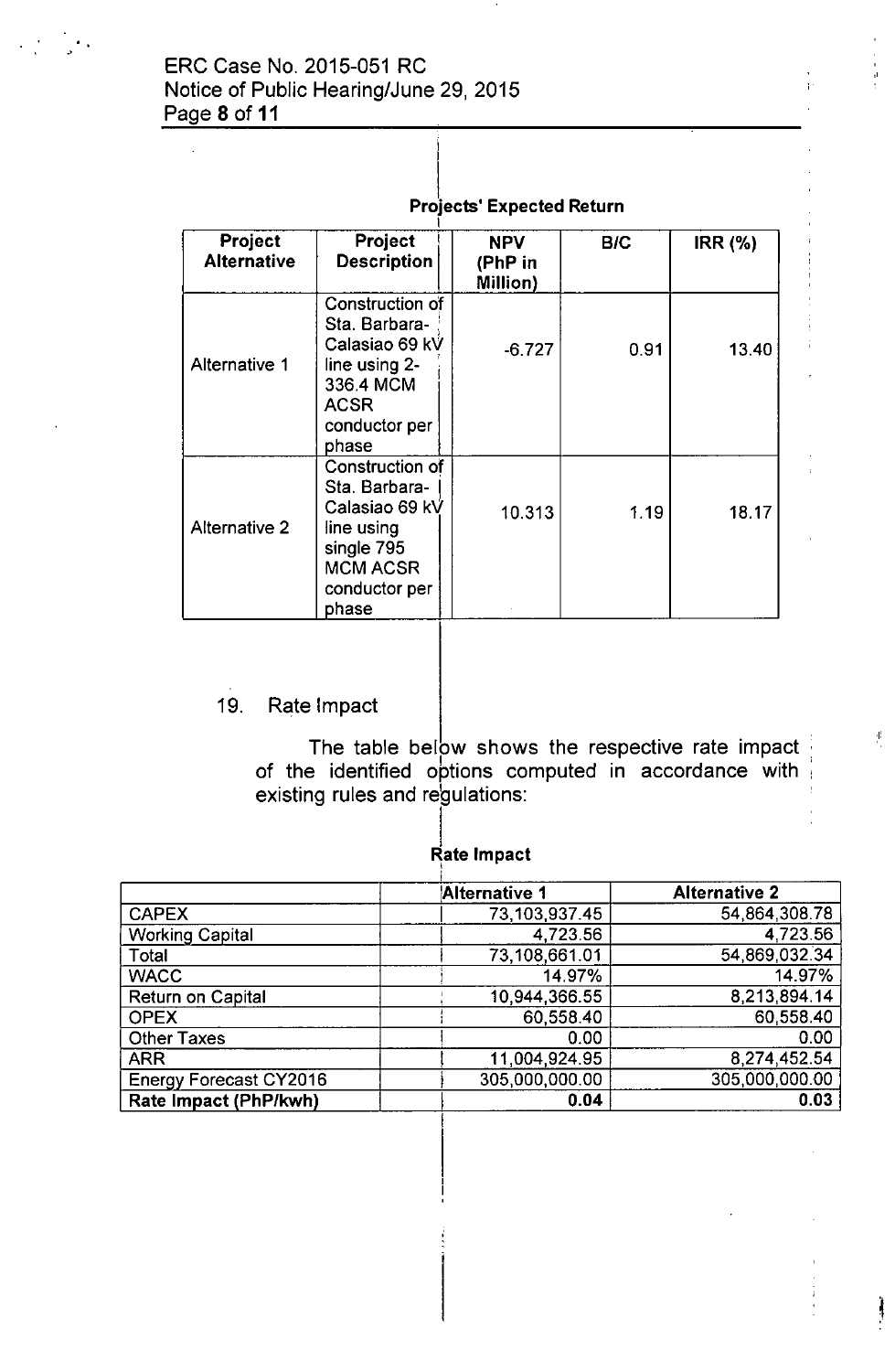In terms of capacity, power quality and N-1 reliability, for either Dagupan Substation or San Jacinto Substation, both alternatives will have a favorable and long terms solution to its identified distribution system problems. While Alternative 2 has a lower project cost and rate impact, it has a higher Net Present Value (NPV), Benefit/Cost Ratio (B/C) and Internal Rate of Return (IRR). Therefore, Alternative 2 indicates that it is more economically and financially viable;

÷

- 20. It is concluded that the construction of Sta. Barbara-Calasiao 69 kV line using single 795 MM ACSR conductor per phase (alternative 2) will have the most favorable impact on its sub-transmission system. The project not only address the capacity and constraint issues in relation to its growing demahd but it will also significantly improve the reliability of the sub-transmission system as a whole;
- 21. In support of the application, it submitted the following documents: I
	- $\mathsf{l}_\cdot$ a) Annex A – CAPEX Project Justification entitlec "Construction of Sta. Barbara- Calasiao 69 kV Line Using Single 795 MCM ACSR Conductor Per Phase",  $\frac{1}{2}$ showing the basis for the analysis of the issues and options used to resolve the same; it provides the exact location and diagrams of the proposed construction, as well as the scope of work and technical impact;
	- b) Annex B and series Alternative 1;
	- c) Annex C and series Alternative 2; and
	- i d) Annex D - Copy of the Decision on ERC Case No. 2011-107 RC. I
- 22. It prays that the Commission: I
	- I a) Issue a provisional authority for the approval of the implementation of the construction of the Sta. Barbara-Calasiao 69 kV sub-transmission line using single 795 MCM ACSR conductor per phase amounting to Fifty-Four Million Eight Hundred Sixty-Four Thousand Three Hundred Eight and 78/100 Pesos (PhP54,864,308.78); and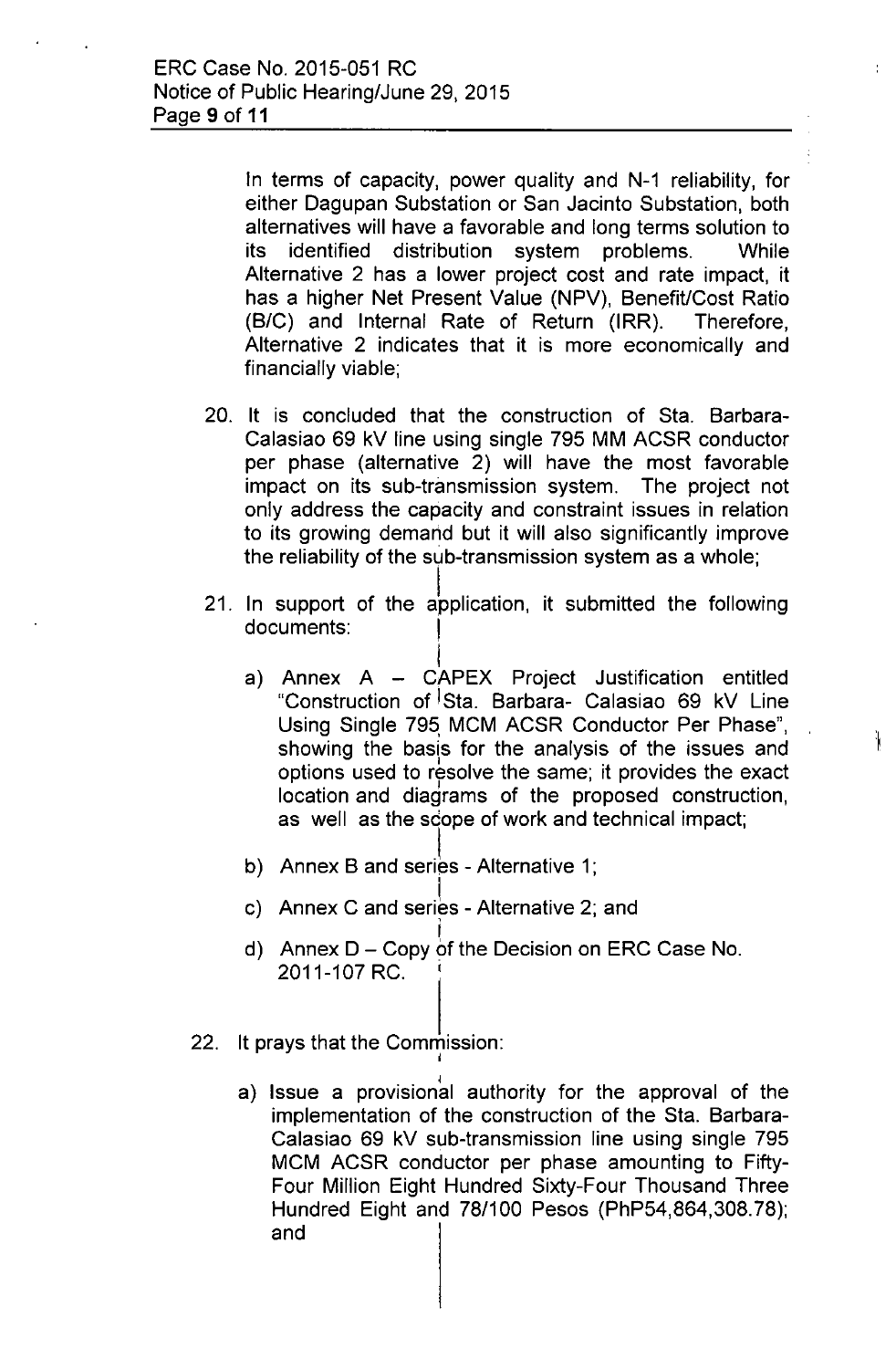b) Approve, after notice and hearing, the instant application and render judgment making provisional approval permanent.

The Commission has set the application for jurisdictional hearing, expository presentation, pre-trial conference and evidentiary hearing on **August 18, 2015 (Tuesday) at ten o'clock in the morning (10:00 A.M.) at DECORP's Main Office, VFL Building, A.B.** Fernandez West, Dagupan City.

All persons who have an interest in the subject matter of the proceeding may become a party by filing, at least five  $(5)$  days prior to the initial hearing and subject to the requirements in the ERC's Rules of Practice and Procedure, a verified petition with the Commission giving the docket number and title of the proceeding and stating: (1) the petitioner's name and address; (2) the nature of petitioner's interest in the subject matter of the proceeding, and the way and manner in which such interest is affected by the issues involved in the proceeding; and (3) a statement of the relief desired.

> I I

All other persons who may want their views known to the Commission with respect to the subject matter of the proceeding may file their opposition to the application or comment thereon at any stage of the proceeding before the applicant concludes the presentation of its evidence. No particular form of opposition or comment is required, but the document, letter or writing should contain the name and address of such person and a concise statement of the opposition or comment and the grounds relied upon.

All such persons who may wish to have a copy of the application may request the applicant, prior to the date of the initial hearing, that they be furnished with a copy of the application. The applicant is hereby directed to furnish all those making such request with copies of the application and its attachments, subject to reimbursement of reasonable photocopying costs. Likewise, any such person may examine the application and other pertinent records filed with the Commission during the usual office hours.